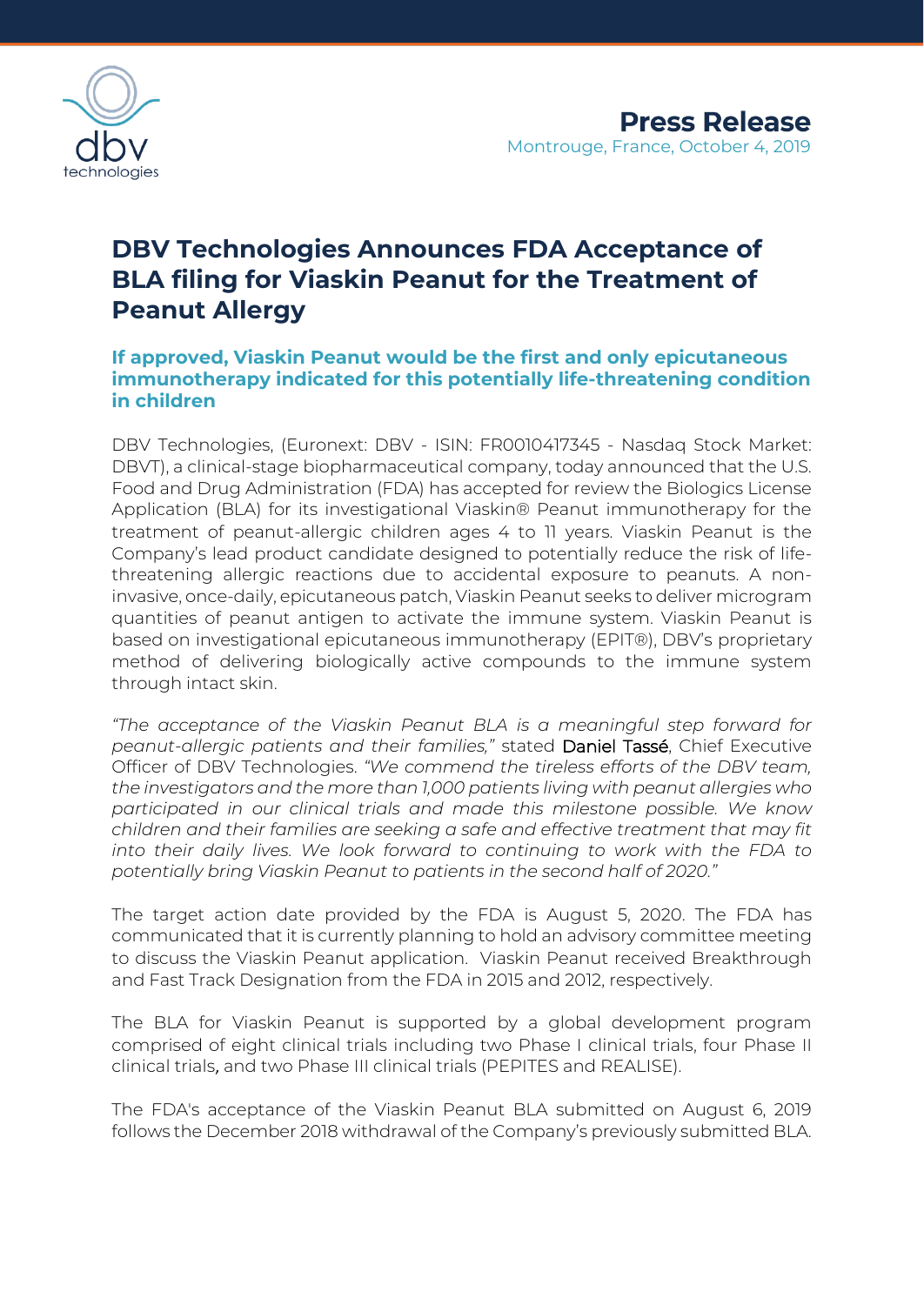

Viaskin Peanut has not been approved for marketing by the U.S. Food and Drug Administration (FDA) or any other health authority. The safety and efficacy of Viaskin Peanut have not been evaluated by the FDA or any other health authority.

## About DBV Technologies

DBV Technologies is developing Viaskin®, an investigational proprietary technology platform with broad potential applications in immunotherapy. Viaskin is based on epicutaneous immunotherapy, or EPIT®, DBV's method of delivering biologically active compounds to the immune system through intact skin. With this new class of self-administered and non-invasive product candidates, the Company is dedicated to safely transforming the care of food allergic patients, for whom there are no approved treatments. DBV's food allergies programs include ongoing clinical trials of Viaskin Peanut and Viaskin Milk, and preclinical development of Viaskin Egg. DBV is also pursuing a human proof-of-concept clinical study of Viaskin Milk for the treatment of Eosinophilic Esophagitis, and exploring potential applications of its platform in vaccines and other immune diseases. DBV Technologies has global headquarters in Montrouge, France and offices in Bagneux, France, and North American operations in Summit, NJ and New York, NY. The Company's ordinary shares are traded on segment B of Euronext Paris (Ticker: DBV, ISIN code: FR0010417345), part of the SBF120 index, and the Company's ADSs (each representing one-half of one ordinary share) are traded on the Nasdaq Global Select Market (Ticker: DBVT).

## Forward Looking Statements

This press release may contain forward-looking statements and estimates, including statements regarding the potential of the EPIT platform and Viaskin® Peanut as a treatment for peanut-allergic children, and the Company's regulatory plans regarding Viaskin Peanut. These forward-looking statements and estimates are not promises or guarantees and involve substantial risks and uncertainties. At this stage, the products of the Company have not been authorized for sale in any country. Among the factors that could cause actual results to differ materially from those described or projected herein include uncertainties associated generally with research and development, clinical trials and related regulatory reviews and approvals and the risk that historical clinical results in one patient population may not be predictive of future clinical trial results in different patient populations. A further list and description of these risks, uncertainties and other risks can be found in the Company's regulatory filings with the French Autorité des Marchés